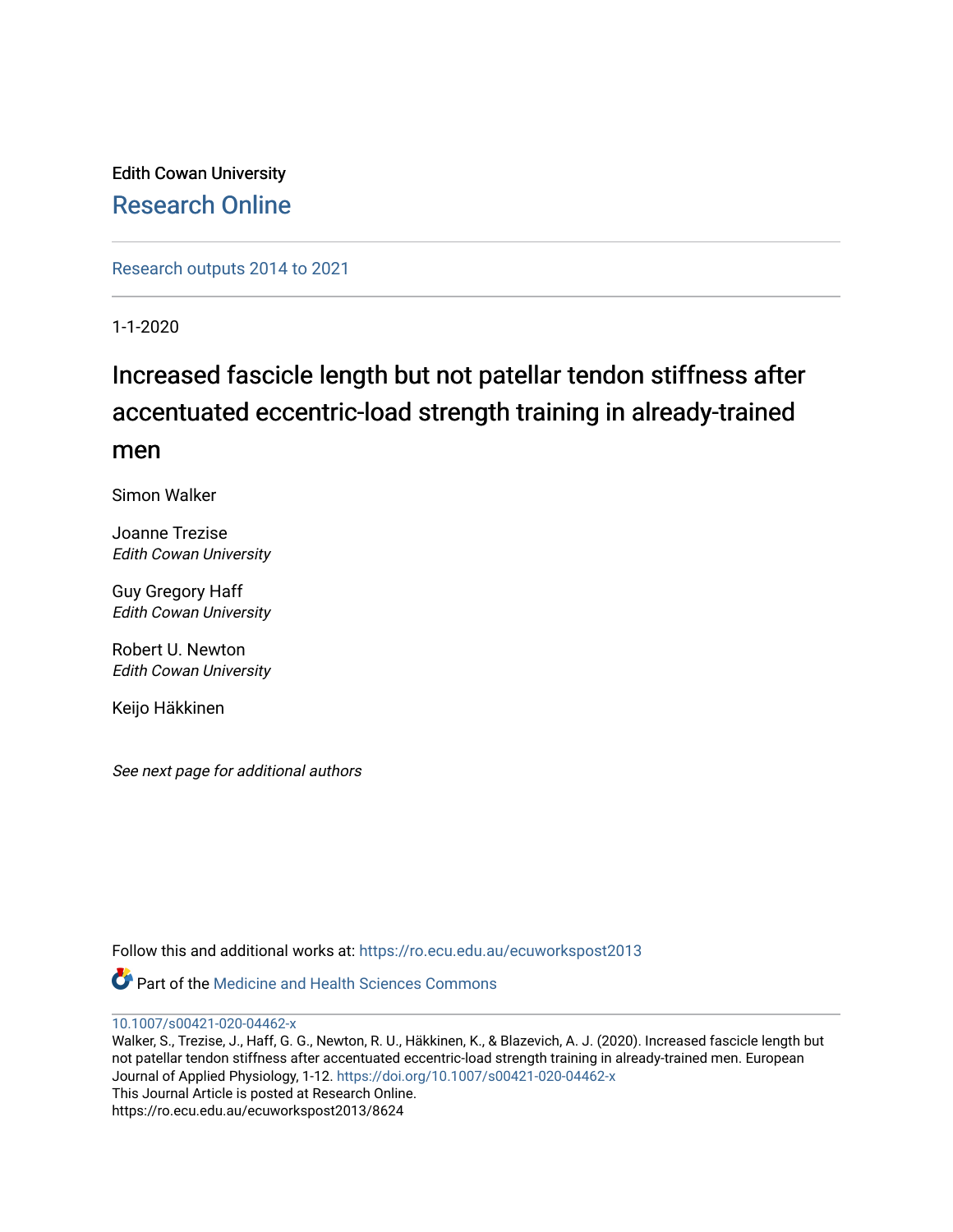## Authors

Simon Walker, Joanne Trezise, Guy Gregory Haff, Robert U. Newton, Keijo Häkkinen, and Anthony J. Blazevich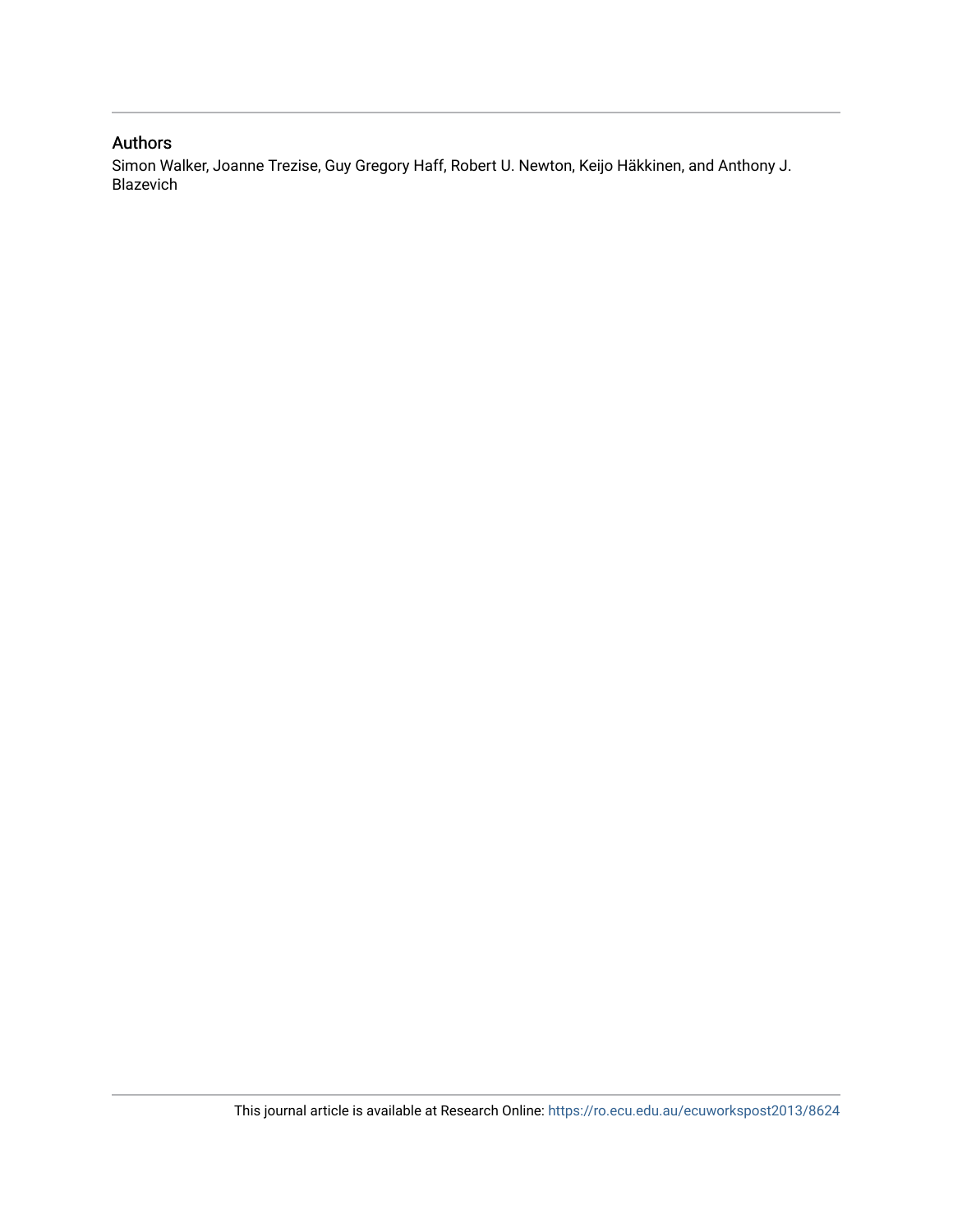#### **ORIGINAL ARTICLE**



# **Increased fascicle length but not patellar tendon stifness after accentuated eccentric‑load strength training in already‑trained men**

 $\sin$ on Walker $^1$   $\bullet$   $\cdot$  Joanne Trezise<sup>2,3</sup>  $\cdot$  Guy Gregory Haff $^{2,4,5}$   $\bullet$   $\cdot$  Robert U. Newton<sup>2,4</sup>  $\bullet$   $\cdot$  Keijo Häkkinen $^1$   $\cdot$ **Anthony J. Blazevich[2](http://orcid.org/0000-0003-1664-1614)**

Received: 20 May 2020 / Accepted: 4 August 2020 © The Author(s) 2020

#### **Abstract**

**Purpose** This study examined whether additional external load during the eccentric phase of lower limb strength training exercises led to greater adaptations in knee extensor strength, muscle architecture, and patellar tendon properties than traditional concentric–eccentric training in already-trained men.

**Methods** Twenty-eight men accustomed to strength training were randomized to undertake 10 weeks of supervised traditional (TRAD) or accentuated eccentric loading (AEL) or continue their habitual unsupervised (CON) strength training. TRAD and AEL trained 2•week<sup>-1</sup> with a six-repetition maximum (RM) session and a ten-RM session. TRAD used the same external load in both concentric and eccentric phases, while AEL used 40% greater load during the eccentric than concentric phase. Tests were performed at pre- and post-training, including: maximum unilateral isokinetic  $(30°·s<sup>-1</sup>)$  concentric, eccentric and isometric torques by isokinetic dynamometry, unilateral isometric ramp contractions with muscle–tendon ultrasound imaging to measure tendon stifness and hysteresis, and resting vastus lateralis and medialis fascicle angle and length measured by extended-feld-of-view ultrasound.

**Results** After training, both TRAD and AEL significantly increased maximum concentric and isometric torque ( $p < 0.05$ ), but only AEL increased eccentric torque (AEL: +  $10 \pm 9\%$ , TRAD: +  $4 \pm 9\%$ ) and vastus lateralis (AEL: +  $14 \pm 14\%$ , TRAD:  $+1 \pm 10\%$ ) and medialis (AEL:  $+19 \pm 8\%$ , TRAD:  $+5 \pm 11\%$ ) fascicle length.

**Conclusion** Both TRAD and AEL increased maximum knee extensor strength but only AEL increased VL and VM fascicle length. Neither training program promoted changes in fascicle angle or changes in patellar tendon properties in our alreadytrained men.

**Keywords** Eccentric overload · Resistance training · Muscle architecture · Adaptation · Mechanical properties

#### **Abbreviations**

AEL Accentuated eccentric loading TRAD Traditional strength training VL Vastus lateralis<br>VM Vastus medialis Vastus medialis

Communicated by Olivier Seynnes.

 $\boxtimes$  Simon Walker simon.walker@jyu.fi

- <sup>1</sup> NeuroMuscular Research Center, Faculty of Sport and Health Sciences, University of Jyväskylä, Room VIV223, 40014 Jyväskylä, Finland
- School of Medical and Health Sciences, Centre for Exercise and Sports Science Research, Edith Cowan University, Joondalup, WA, Australia
- 1-RM One-repetition maximum
- RFD Rate of force development
- EMG Electromyogram
- School of Sport, Exercise and Recreation, Southern Institute of Technology, Invercargill, Southland, New Zealand
- <sup>4</sup> Australian Centre for Research into Injury in Sport and its Prevention (ACRISP), Edith Cowan University, Joondalup, WA 6027, Australia
- <sup>5</sup> Directorate of Psychology and Sport, University of Salford, Salford, Greater Manchester, UK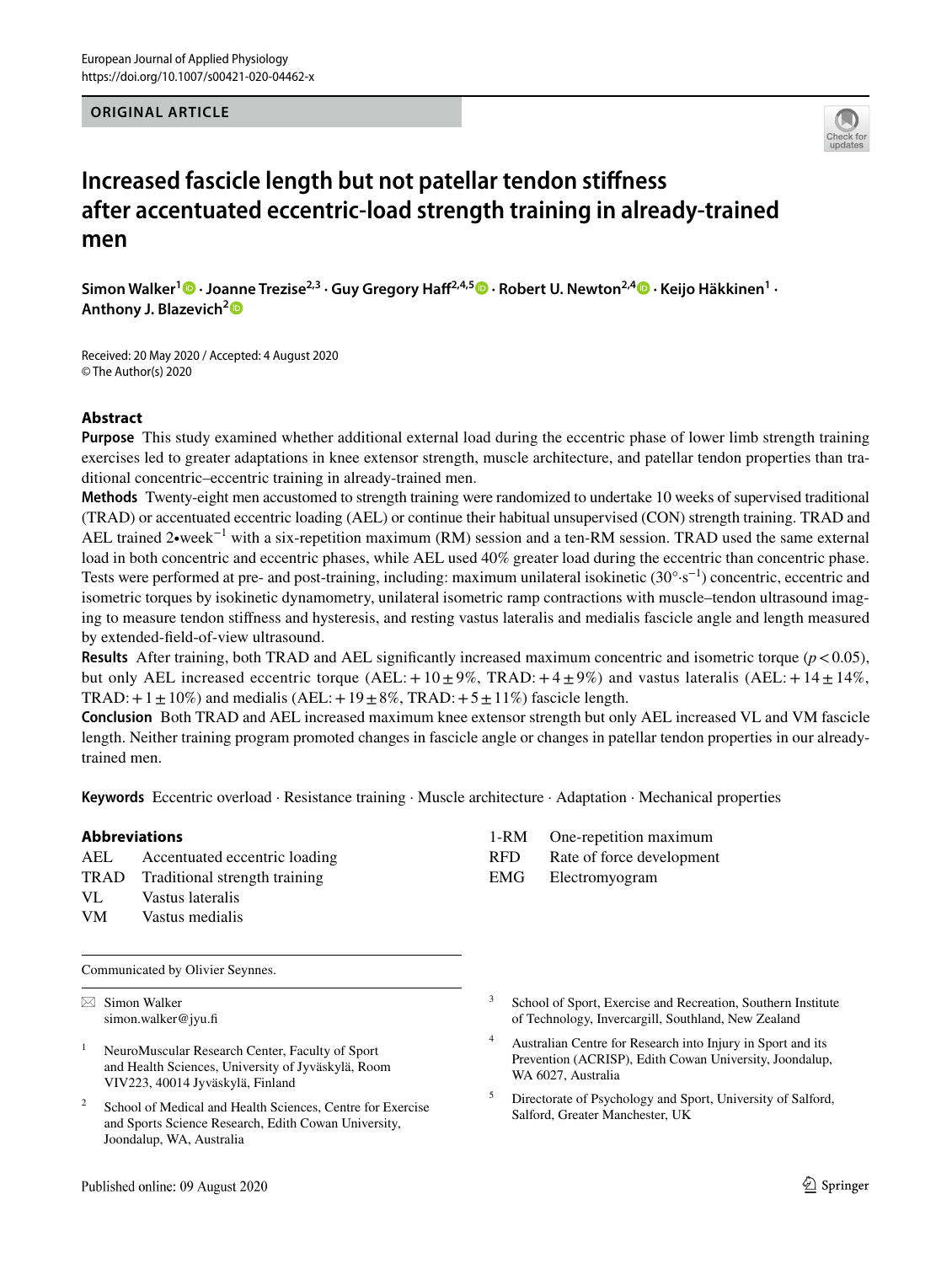#### **Introduction**

Short-term strength training interventions provoke robust increases in muscle mass and size (Häkkinen et al. [1985](#page-12-0); Narici et al. [1989](#page-12-1)) as well as the ability to recruit the available muscle mass (Häkkinen and Komi [1983](#page-12-2); Knight and Kamen [2001\)](#page-12-3) in previously untrained individuals. Additionally, changes in both muscle structure, i.e. architecture (e.g. Aagaard et al. [2001](#page-11-0)) and tendinous tissue mechanical properties (e.g. Kubo et al. [2006](#page-12-4)) have been consistently observed, which may contribute to improvements in muscle function.

With respect to architectural adaptation, increases in fascicle angle have been reported after short-term (i.e. < 16 weeks) strength training (Aagaard et al. [2001](#page-11-0); Seynnes et al. [2009](#page-13-0); Trezise and Blazevich [2019\)](#page-13-1). This adaptation would theoretically allow for more contractile tissue to attach to the available aponeurosis area (leading to increased physiological cross-sectional area) and for fber rotation to contribute more to muscle shortening (Brainerd and Azizi [2005](#page-12-5)), ultimately enhancing force production (Blazevich et al. [2006\)](#page-12-6). Furthermore, increases in serial sarcomere number within the constituent fbers, thereby increasing fascicle length, might also infuence force production. Increased sarcomere numbers would infuence both the muscle's force–length and force–velocity properties to specifcally enhance dynamic muscle force production (Herzog et al. [1991;](#page-12-7) Wickiewicz et al. [1983\)](#page-13-2). Nonetheless, observations of increased vastus lateralis and rectus femoris fascicle lengths following shortterm strength training have been less consistent (Franchi et al. [2014](#page-12-8); Douglas et al. [2018;](#page-12-9) Mangine et al. [2018](#page-12-10); Trezise and Blazevich [2019](#page-13-1)). One factor that may infuence fascicle length adaptation is the contraction mode used during training. In particular, heavy loading during eccentric contractions might stimulate more robust increases in fascicle length, either because of unique aspects of the contraction mode itself or because greater external loads (increasing the total work performed) can be used during the training (Reeves et al. [2009](#page-13-3); Franchi et al. [2014\)](#page-12-8). Some researchers consider the eccentric contraction mode itself to be the predominant stimulus in these cases (Franchi et al. [2017](#page-12-11); Timmins et al. [2016](#page-13-4)), leading to the conclusion that eccentric contractions embedded within strength training programs are an important factor leading to fascicle lengthening.

With respect to tendinous tissue adaptation, it is presently unclear how intramuscular connective tissue structures are impacted by short-term strength training in humans. However, detectable increases in (external) tendon stifness have been observed in the patellar tendon (Kubo et al. [2006;](#page-12-4) Massey et al. [2018](#page-12-12)), which may require a critical loading threshold during training (Arampatzis et al. [2007](#page-12-13); shown in Achilles tendon), i.e., the most robust findings have occurred in studies utilizing higher  $(>70\%)$ of maximum isometric or concentric) loading intensities (Kubo et al. 2001; Kubo et al. [2007](#page-12-14); Malliaras et al. [2013](#page-12-15); Massey et al. [2018;](#page-12-12) Seynnes et al. [2009](#page-13-0)). Some evidence suggests that the increases in the patellar tendon stifness may be predominantly underpinned by changes in the tendon's material properties, as indicated by increases in Young's modulus (Malliaras et al. [2013;](#page-12-15) Massey et al. [2018;](#page-12-12) McMahon et al. [2018;](#page-12-16) Seynnes et al. [2009\)](#page-13-0).

Despite these advances in our understanding of the adaptations of muscle architecture and tendon mechanical properties to strength training in previously untrained individuals, limited data exist detailing the training-induced changes in already strength-trained people. It is, therefore, not yet clear whether a ceiling efect might exist. Some evidence has been presented that limited or no changes in fascicle length or angle occur in previously strength-trained individuals (e.g. Douglas et al. [2018](#page-12-9); Mangine et al. [2018](#page-12-10)), although direct assessment of fascicle length (i.e. without the need to extrapolate the length of a fascicle outside the ultrasound imaging area) has not been done in these studies. By contrast, no studies to our knowledge have examined changes in tendon mechanical properties in response to an increase in external load in healthy (i.e. non-clinical) already strengthtrained individuals. Therefore, it is unclear whether the continued application of a strength training stimulus is sufficient to promote changes within the tendon even if some changes in loading are imposed.

Total work (regulated in practice by a combination of volume and intensity) and external load (i.e. intensity) independently during strength training appear to be key factors infuencing muscle architectural and tendon mechanical adaptations, respectively. Therefore, ongoing adaptation may depend on the provision of greater loads, or volumes, during training. It is not usually feasible to increase loads imposed during the concentric phase of movements in individuals who already attain concentric failure in fewer than ten repetitions, as additional loading would exacerbate fatigue and severely reduce training volume. Nonetheless, signifcant scope exists to increase loading during the eccentric phase of lifts, given that human muscles can produce greater forces during eccentric actions (Katz [1939](#page-12-17)) whilst also exhibiting less fatigue (Nishikawa [2016](#page-12-18)). Accentuated eccentric-load strength training is one method used by weight trainers and athletes to achieve this aim. In this form of training, loads above the concentric maximum are utilized during the eccentric phase of the exercise, whilst the load is immediately reduced to provide a lower (i.e. submaximal) load during the concentric phase. Such training has been shown to be efective in stimulating greater increases in maximum elbow extensor and squat one-repetition strength as well as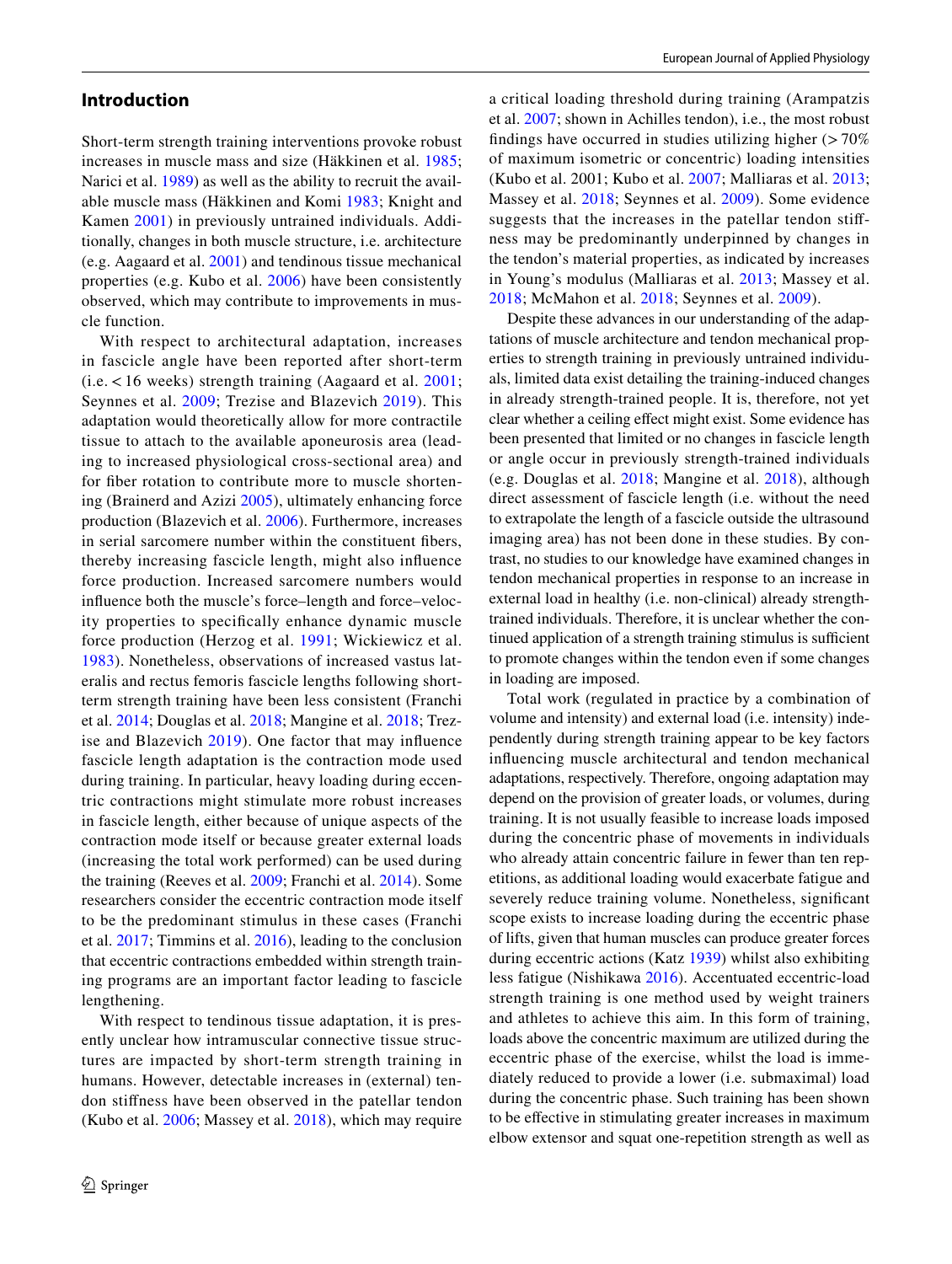eccentric knee extension strength in already strength-trained individuals (Brandenburg and Docherty [2002;](#page-12-19) Douglas et al. [2018;](#page-12-9) Walker et al. [2016\)](#page-13-5). These strength increases might be expected to be (at least partly) a result of adaptations in both muscle architecture and tendon mechanical properties in this population, if scope exists for such change.

Hence, the purpose of the present study was to compare the efects of 10 weeks of supervised traditional strength training and accentuated eccentric-load strength training on fascicle angle, fascicle length, and tendon mechanical adaptations. We hypothesized that accentuated eccentricload training would promote increases in fascicle length and tendon stifness, while no changes would be observed after continuation of traditional strength training. Additionally, we expected negligible change in fascicle angle to occur in either group, given previous fndings of a lack of change in already-trained individuals (Douglas et al. [2018\)](#page-12-9).

#### **Methods**

#### **Study design**

The present study used a twin-control design over a 10-week intervention period. A classic control group continued with their normal strength training program without supervision (split-routine). Two groups underwent supervised strength training. The traditional strength training group (TRAD) used the same external load for both concentric and eccentric phases. This group can be considered as the second control group, since they are exposed to the same conditions as the experimental group except for the accentuated eccentric load intervention (Newton et al. [1999\)](#page-12-20). The accentuated eccentric load experimental group (AEL) performed lower body strength training with an additional load during the eccentric phase of each repetition (eccentric load = concentric load+40%). Subjects in TRAD and AEL continued with their habitual upper body training program unsupervised. Each subject had the time of training standardized throughout the study  $(\pm 1 \text{ h})$ . Some data sets (maximum strength, muscle cross-sectional area, and volume load during training) from this study have been published previously (Walker et al. [2016,](#page-13-5) [2017](#page-13-6), [2020\)](#page-13-7), and the results for the main strength outcome measures will only be provided in the present paper to provide context to the new muscle–tendon outcome data.

Subjects attended laboratory strength test sessions before and after the 10-week study period, which were  $6-7$  days before and after the frst and last training session, respectively. These tests consisted of maximum unilateral isokinetic followed by maximum unilateral isometric knee extensions. Additionally, unilateral isometric ramp contractions were performed with simultaneous longitudinal ultrasound scanning of the patellar tendon. During all tests, torque and electromyogram amplitudes (EMG) of the superficial quadriceps and hamstring muscles were recorded. In a separate test session  $(1-3$  days before the strength tests), ultrasound images of vastus lateralis (VL) and vastus medialis (VM) fascicles were captured with the muscles relaxed (lying supine).

#### **Subjects**

As reported in a previous publication (Walker et al. [2016\)](#page-13-5), 28 healthy men completed all study requirements  $(21 \pm 3 \text{ years})$ ,  $177 \pm 7$  cm,  $75 \pm 11$  kg). Subjects had a strength training background of at least 6 months  $(2.6 \pm 2.2 \text{ years}, \text{ range})$ :  $0.5 - 6.0$  years). The study methods were approved by the Human Research Ethics Committee of Edith Cowan University and adhered to the Declaration of Helsinki.

Subjects were quasi-randomly allocated to one of three groups based on body mass and maximum unilateral isometric knee extension torque strength. Ten subjects completed 10 weeks of accentuated eccentric-load training (AEL group:  $21 \pm 2$  years,  $179 \pm 8$  cm,  $76 \pm 11$  kg), 10 subjects completed 10 weeks of traditional strength training (TRAD group:  $21 \pm 2$  years,  $178 \pm 7$  cm,  $78 \pm 12$  kg) and eight subjects completed their normal strength training in their own facility without supervision for 10 weeks (CON group:  $24 \pm 4$  years,  $176 \pm 3$  cm,  $75 \pm 7$  kg).

#### **Training intervention**

TRAD and AEL trained twice a week (Monday and Thursday or Tuesday and Friday, to allow at least 48 h recovery between training sessions) under the constant supervision of a qualifed instructor from the research team. Each week, training session 1 consisted of three sets of 6-RM loads in the bilateral leg press, unilateral knee extension (3 sets for right leg and 3 sets for left leg alternating) and bilateral knee fexion exercises, while training session 2 consisted of three sets of 10-RM loads. TRAD performed the exercises with the same load for both concentric and eccentric phases, while AEL performed the exercises with 40% greater load during the eccentric phase compared to the concentric phase (i.e., eccentric load = concentric load  $+40\%$ ). In each training session, the loads used elicited concentric failure in at least one out of three sets in both TRAD and AEL, with the investigator assisting the subject to complete the set. Custom weight releasers were used to add the additional eccentric load to the leg press exercise while weight plates were manually added and removed by the training supervisor(s) with the use of a custom-built pin for the knee extension exercise (Walker et al. [2016\)](#page-13-5). Both groups performed the concentric and eccentric phases of the lift with a 2:2 s tempo (i.e., 4 s in total), which was monitored by the investigator. Immediately after each training session TRAD and AEL, the subjects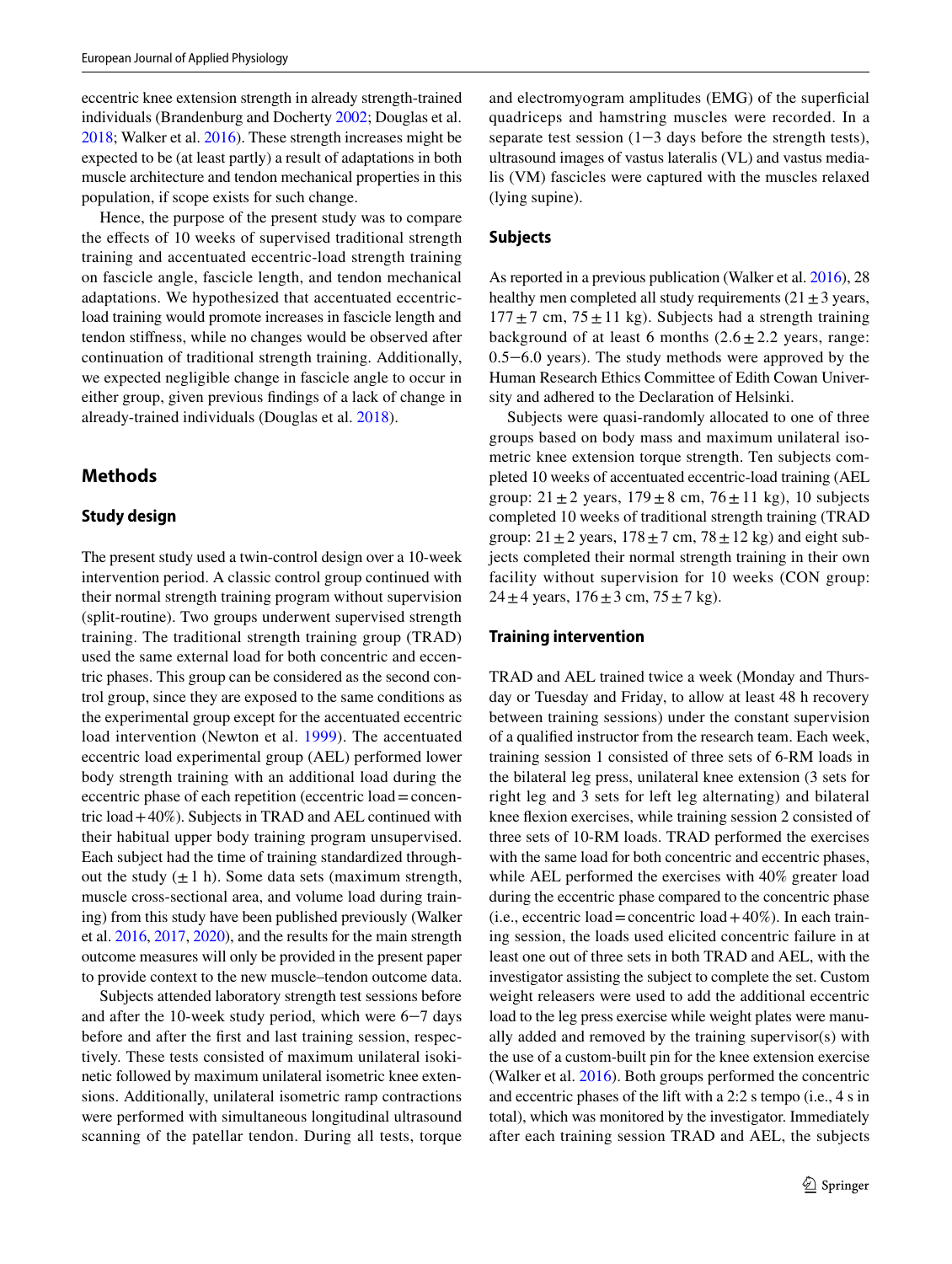were given a standardized recovery drink containing 23 g of whey protein (8.47 g leucine and 5.08 g isoleucine per  $100 \text{ g}$ ), 3 g of carbohydrate, and 1.6 g of fat (Total +, Vital Strength, PowerFoods International Pty. Ltd., Marrickville, New South Wales, Australia) to maximize the initial protein synthesis response to training and standardize post-exercise nutrition between groups.

#### **Strength testing**

One week after a familiarization session, where the equipment was adjusted to the individual subjects' anthropometry and they practiced each strength test, maximum unilateral isokinetic and then isometric knee extension tests were performed with the right leg. Testing began with 5 min cycling (70 rpm, 1-kg resistance) on an ergometer (Monark 818E, Monark Ergomedic, Sweden). Subjects were then positioned in an isokinetic dynamometer (Biodex System 3, Biodex Medical Systems, Shirley, USA) and frmly secured with their knee joint aligned with the dynamometer axis of rotation and inelastic straps were placed across the shoulders, hips, thigh, and ankle to minimize extraneous movement. The limits of motion were set so that each subject performed concentric followed by eccentric knee extensions from a 90° knee angle to a 150° knee angle (straight leg and full knee extension  $=180^{\circ}$ ). Three concentric–eccentric warm-up repetitions were performed at an estimated 50% and then 75% of perceived maximum exertion at 30°·s−1 before performing two sets of three maximal repetitions separated by 1 min. The velocity of isokinetic actions was chosen to closely resemble the tempo performed during training.

Torque and displacement data were synchronously recorded at a rate of 2000 Hz using LabChart software (version 6.1.3, AD Instruments, Dunedin, New Zealand) for ofine analysis. During analysis, torque, and displacement signals were low-pass filtered (20 Hz cut-off frequency; fourth-order Butterworth). The concentric and eccentric phases were identifed from the displacement data and the highest instantaneous torque value along with the corresponding knee angle for each action were obtained for further analysis.

Test–retest reliabilities [intra-class correlation coefficient  $(ICC)$  and coefficient of variation  $(CV\%)$  from this laboratory have already been reported for the variables included in the present study (Trezise and Blazevich [2019\)](#page-13-1). Additionally here, the variability across 10 weeks in the control group, who continued their normal training and thus provide an indication of long-term variability under training conditions, was calculated. The 10-week reliability values for concentric and eccentric peak torques were 0.903 and 4.7% and 0.947 and 5.6%, respectively.

Then, the subjects were positioned into a custom-built isometric dynamometer (Edith Cowan University, Joondalup, Australia). The knee angle was set to 110° with a hip angle of 100° and subjects were secured frmly by inelastic straps across the shoulders, hips, and right ankle. Each subject was allowed 3–5 practice trials following the commands "push as fast and then as hard as you can". Real-time visual feedback was provided to instruct the subject to rapidly achieve maximum torque and maintain the contraction for 3–4 s. Three trials were performed, with a fourth trial being required if the third trial yielded more than 5% greater torque compared to the previous trials. Loud, verbal encouragement was given throughout each trial and real-time feedback was provided to the subjects. Torque data were sampled and fltered as described for the isokinetic trials. Analysis was performed ofine and assessed for maximum torque and the best trial was taken for further analyses. Rapid torque production was assessed by its change over the initial 50 and 100 ms from torque onset, with torque onset determined by visual inspec-tion (Maffiuletti et al. [2016](#page-12-21)). Ten-week test–retest reliability for isometric torque was  $0.949$  (ICC) and  $4.1\%$  (CV%).

Thereafter, the subjects performed three ramp contractions using similar methods as Massey and colleagues (2018). Briefy, isometric ramp contractions were performed over a~4 s period for ascending torque and~4 s period for descending torque. Visual feedback was provided throughout the test and the subjects were encouraged to follow a gradually rising and falling torque curve. The trial with the highest torque value was taken forward to further analyses. The preceding maximal isokinetic and isometric tests were considered sufficient for tendon preconditioning. All three tests were repeated after the 10-week study period.

#### **Muscle architecture assessment**

Muscle architecture assessments followed the procedures of Trezise and Blazevich  $(2019)$  $(2019)$ . In a rested state  $(1-3)$  days before the strength tests and  $4-6$  days after the last training session), subjects lay supine on a bench with their knees fexed by approximately 20° supported by a circular wooden rod wrapped in a towel. The subject's feet were secured together to prevent movement during the measurements. After applying hypoallergenic, water-soluble transmission gel to the skin, VL and VM fascicles and their line of orientation were located at 33% (VM) and 50% (VL) of femur length as measured from the lateral aspect of the distal diaphysis to the greater trochanter (Fig. [1](#page-6-0)b). Each measurement site was marked by 4-mm wide adhesive tape, which provided a shadow in the ultrasound trace. The fascicle orientations were marked on the skin by a dotted line according to the real-time ultrasound image (Noorkoiv et al. [2010](#page-12-22)). VL and VM fascicle lengths and angles were assessed using B-mode sagittal-plane ultrasound (model SSD-α10, Aloka Co Ltd, Tokyo, Japan) using a 10-MHz linear-array probe (60-mm width) in extended field-of-view mode (35 Hz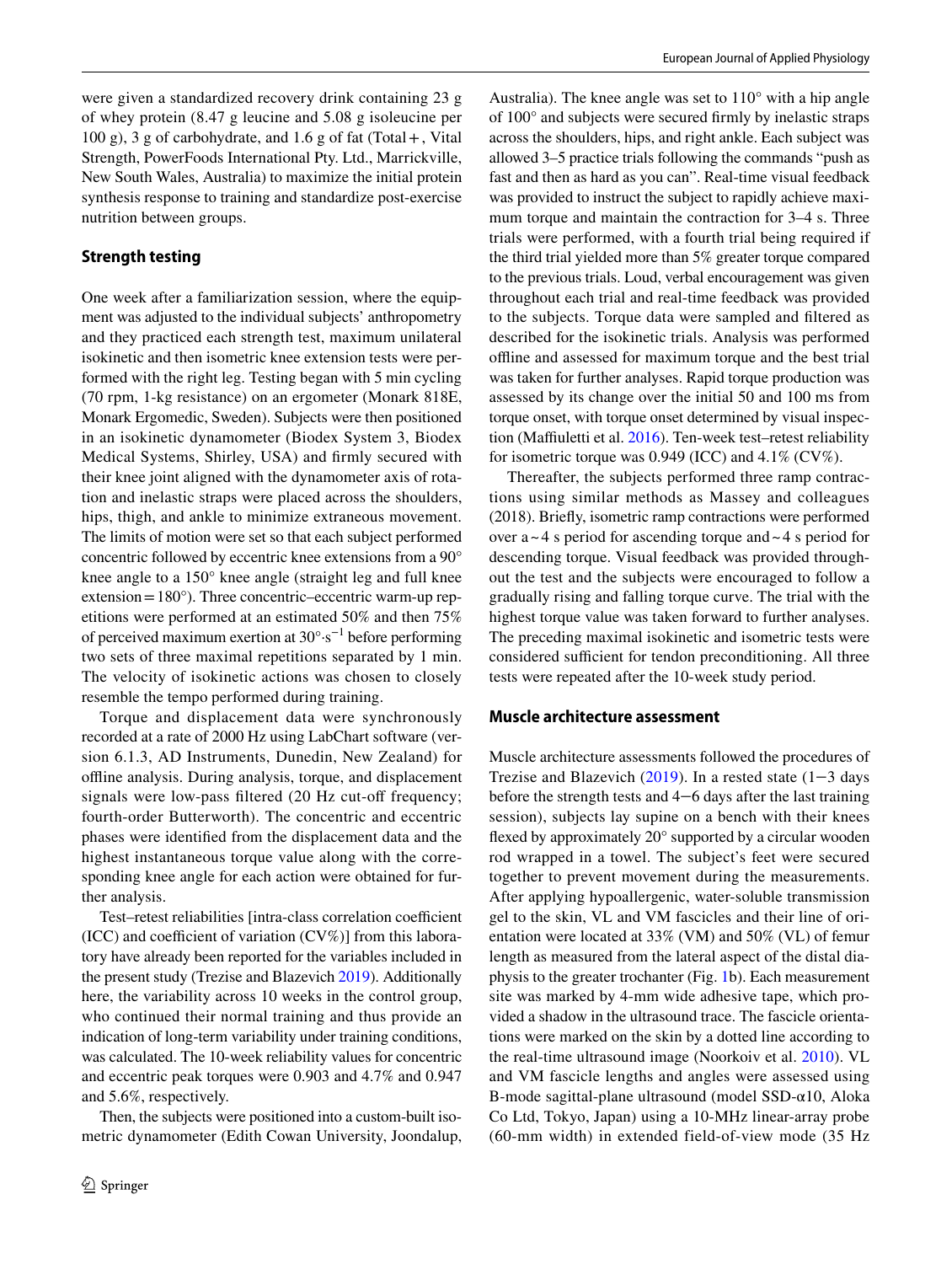

**Fig. 1** Experimental set up with examples of patellar tendon (**a**) and muscle architecture (**b**) images. Note the curvature of the fascicles for both VL and VM. As fascicle angle was measured to 30%

along the length of the fascicle, the values obtained would be smaller than if measured immediately at the deep aponeurosis. However, we observed better reliability when using this method

<span id="page-6-0"></span>sampling frequency). Images were obtained by moving the probe with a slow and continuous movement across the marked line on the skin that followed the line of the fascicles (i.e. approximately towards the patella). Care was taken to minimize compression of the muscle tissue. The mediolateral angle of the probe was adjusted continuously to ensure that the probe was perpendicular to the skin throughout the measurement.

From the four recorded images, the image in which both the fascicle trajectories and muscle aponeuroses were clearest was selected for further analysis; the best image was identifed as having two clearly visible fascicles located so that the mid-fascicle length crossed the marker shadow in the image. Fascicle length was determined by manually tracing along the fascicle from the deep aponeurosis to the superficial aponeurosis using Image-J software (version 1.37, National Institute of Health, USA). Fascicle angle was determined by tracing along the aponeurosis to a point 30% along the length of the fascicle using the same software. Each variable was measured three times with the mean of the two closest values taken as the result for that particular fascicle. Thereafter, the mean of the two measured fascicles was used in further analysis. During analysis, the investigator visually inspected pre-training and post-training images in parallel to identify and select (as closely as possible) the same or adjacent fascicles for analysis at both time points with the aid of visible anatomical structures (e.g. relation to bone, tendon, blood vessels, etc.; Blazevich et al. [2007](#page-12-23)).

Test–retest CV% for fascicle length and angle have been shown to be  $<$  3.8% in this laboratory (Trezise and Blazevich [2019](#page-13-1)). Here, the 10-week test–retest reliability for fascicle length and fascicle angle were 0.822 (ICC) and 6.6% (CV%) and 0.954 (ICC) and 13.5% (CV%), respectively.

#### **Patellar tendon stifness assessment**

B-mode ultrasound imaging (model SSD-α10, Aloka Co Ltd, Tokyo, Japan) of the patellar tendon using a 10-MHz linear-array probe (60-mm width), image depth of 4.5 cm, and 24-Hz sampling frequency was performed during isometric ramp contractions. After applying hypoallergenic, water-soluble transmission gel to the skin, the probe was held frmly (longitudinally) over the patellar tendon so that the patella and the tibia apex could be visualized throughout the contractions (Fig. [1a](#page-6-0)). Video recordings captured patellar tendon elongation and shortening and were synchronized to the torque signal.

As is traditionally performed, the activity of antagonist muscles (biceps femoris and semitendinosus) was recorded synchronously with torque data. Here, the intention was to correct the tendon force according to the level of coactivation (Seynnes et al. [2015\)](#page-13-8). However, a recent study (Avrillon et al. [2018](#page-12-24)) observed that EMG activity of semitendinosus overestimated its tension when acting as an antagonist, potentially due to cross-talk between the hamstring muscles. Furthermore, in another study, the fascicles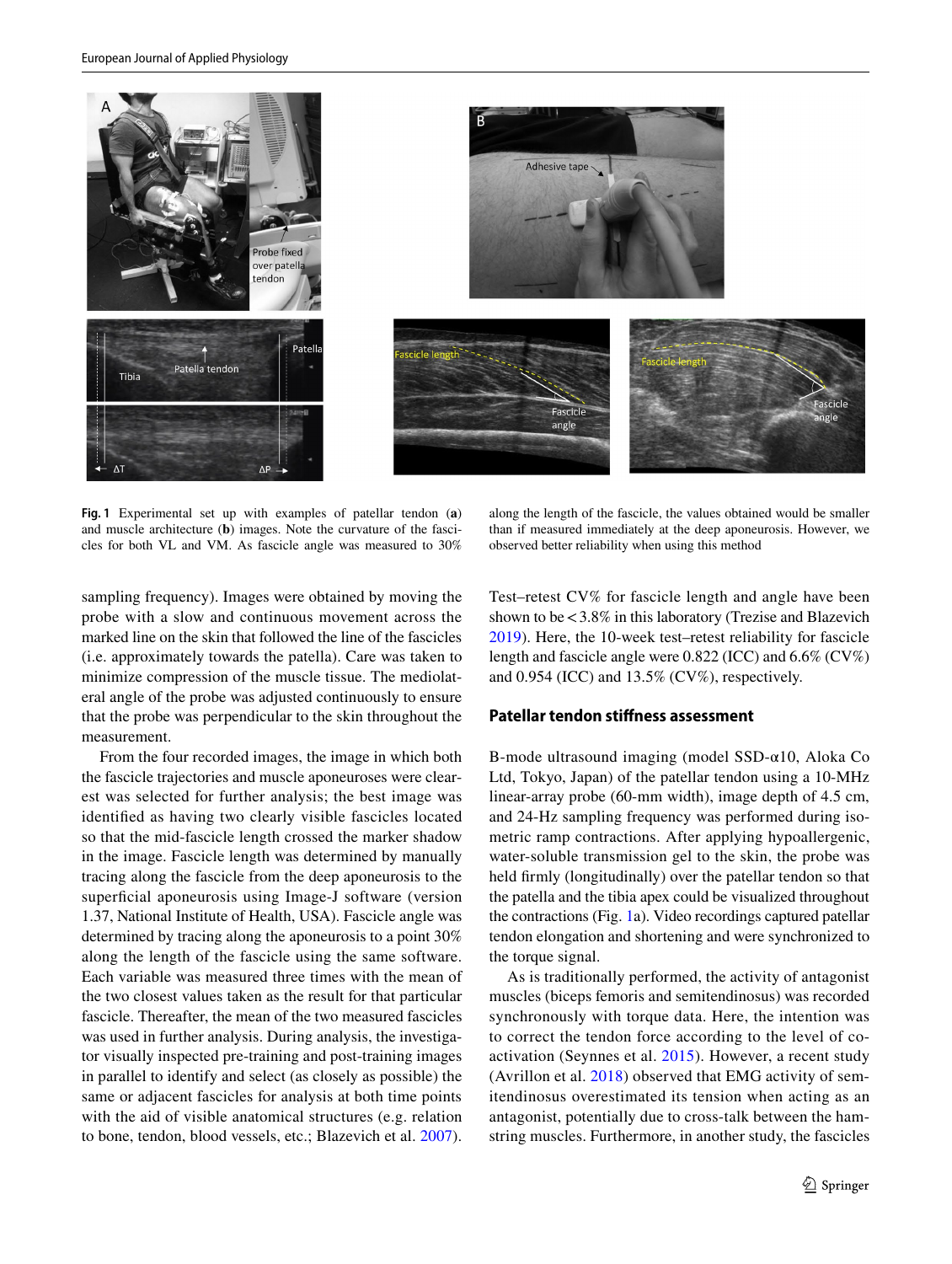were observed to lengthen during isometric contractions despite antagonist muscles showing  $\sim$  7–23% co-contraction (Raiteri et al. [2015\)](#page-13-9). Based on these fndings, the use of EMG-torque methods to correct for antagonist muscle forces may increase the error in estimating tendon force by adding noise. In addition to this, no changes were detected in antagonist muscle EMG activities during the ramp contractions relative to their maximum isometric knee fexion activity. Therefore, there was likely no signifcant change in antagonist co-activation during the knee extensor contractions within subjects. Hence, the decision was taken to not correct tendon force for co-activation.

Longitudinal tendon deformation was measured by tracking the movement of the clear anatomical landmarks of the tibial plateau and inferior border of the patella (Kinovea software, version 0.8.15). This was close to the 1-cm depth at which the ultrasound's image focal point was set. Both tendon elongation and then shortening were recorded from frames in which joint torque reached 20%, 40%, 60%, 80% and 100% of that recorded during the ramp contractions. After training, tendon elongation and shortening was recorded both at the same absolute (i.e. 20% of the pre-training torque value) and relative (i.e. 20% of the post-training torque value) torque levels. The 100% torque level during the ramp contraction was always above 90% of the maximum isometric torque recorded during rapid, isometric contractions. Analyses were performed on a large screen (133 $\times$ 75 cm), and the ramp trial with the highest peak torque and best (subjective) image quality was taken forward to elongation analyses. Each trial was measured twice, with a third measurement taken if the diference between elongation values at each 20% torque increment was greater than 5%. The average of two measurements was used. Patellar tendon force was calculated by dividing the measured isometric knee extension torque by the estimated moment arm length, which was done using the data presented by Bakenecker et al. [\(2019](#page-12-25)).

Patellar tendon force–elongation plots were ftted with a second-order polynomial for both the loading and unloading force–elongation curves separately. These polynomials gave  $r^2$  values above 0.93 for loading and above 0.90 for unloading force curve, with a cut-off of 0.9 suggested for acceptability by Seynnes et al. ([2015\)](#page-13-8). Stifness was calculated as the slope of the force–elongation curves from 50 to 100% of the maximum force and to the same force level as measured during the pre-training test session. Hysteresis was calculated as the diference between the area under the loading and unloading curves expressed as

a percentage. Ten-week test–retest reliability for tendon properties was 0.779 (ICC) and 29.0% (CV%).

#### **Statistical analyses**

Data are reported as mean  $\pm$  standard deviation (SD) unless otherwise reported. Tests of normality (Shapiro–Wilk) were run to ensure that the assumptions for parametric statistics were upheld. Repeated measures analysis of variance (ANOVA) was performed on all the measured variables (3 group  $\times$  2 time). When a significant *F* value was observed, post hoc tests were performed with Bonferroni adjustments to locate the source of the difference. All analyses were performed using SPSS version 24 (IBM corp., Armonk, NY, USA) and significance was set at *p* < 0.05.

#### **Results**

#### **Isometric and isokinetic strength**

Signifcant main efects for time were observed for unilateral isokinetic concentric  $(F = 13.4, p = 0.001)$  and eccentric  $(F = 7.9, p = 0.01)$  torques as well as maximum unilateral isometric  $(F = 25.0, p < 0.001)$  torque. Significant  $group \times time$  effects were observed for maximum isometric torque  $(F = 7.6, p = 0.03)$  and the change in torque over 0‒50 ms (i.e. RFD) was close to the level of signifcance  $(F=3.1, p=0.064)$ . Post hoc analyses revealed that signifcant training-induced increases occurred in maximum unilateral concentric, eccentric and isometric torques in AEL (Table [1](#page-8-0), Fig. [2\)](#page-8-1). TRAD showed signifcant increases in maximum concentric and isometric torque, as well as a change in torque from 0 to 50 ms (Table [1](#page-8-0)). No changes were observed in CON. Also, no changes were observed for the angle at which peak torque occurred during maximum isokinetic concentric or eccentric actions.

#### **Resting muscle architecture**

Significant group × time effects were observed for VL (*F*=4.0, *p*=0.032) and VM (*F*=11.4, *p*<0.001) fascicle lengths. Post hoc analyses revealed that only AEL showed signifcant increases in fascicle length after the training period (Table [1,](#page-8-0) Fig. [3\)](#page-9-0). No group showed a change in fascicle angle.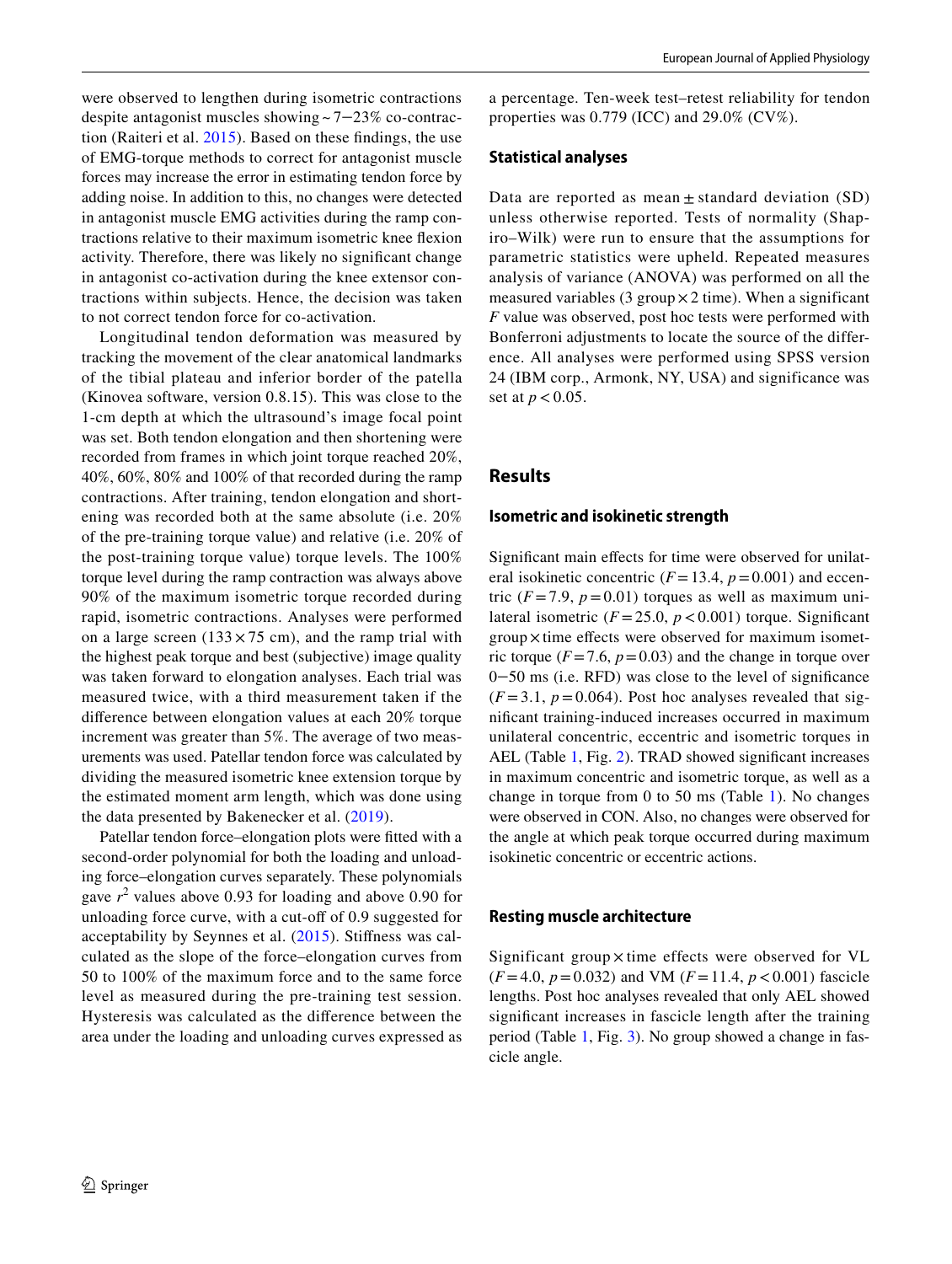<span id="page-8-0"></span>

|  |  | Table 1 Strength, muscle architecture and patellar tendon mechanical properties (mean ± SD) before and after the 10-week study period |  |  |  |  |  |  |
|--|--|---------------------------------------------------------------------------------------------------------------------------------------|--|--|--|--|--|--|
|--|--|---------------------------------------------------------------------------------------------------------------------------------------|--|--|--|--|--|--|

|                                      | <b>AEL</b>      |                   |                                | TRAD                           |                 |                                | <b>CON</b>                     |                 |                 |
|--------------------------------------|-----------------|-------------------|--------------------------------|--------------------------------|-----------------|--------------------------------|--------------------------------|-----------------|-----------------|
|                                      | Pre-            | Post-             | $\Delta\%$                     | Pre-                           | Post-           | $\Delta\%$                     | Pre-                           | Post-           | $\Delta\%$      |
| Isometric                            |                 |                   |                                |                                |                 |                                |                                |                 |                 |
| MVC(Nm)                              | $277 + 42$      | $326 \pm 56*$     | $17.7 \pm 9.8$                 | $264 \pm 51$                   | $291 \pm 53*$   | $10.8 + 11.0$                  | $266 \pm 48$                   | $271 \pm 58$    | $1.2 \pm 5.2$   |
| RFD(Nm)                              | $53 + 23$       | $47 + 22$         | $-7.3 \pm 35.5$                | $42 \pm 18$                    | $56 \pm 27*$    | $33.2 \pm 30.0$                | $41 \pm 23$                    | $40 \pm 28$     | $13.0 \pm 95.3$ |
| Concentric                           |                 |                   |                                |                                |                 |                                |                                |                 |                 |
| Peak torque (Nm)                     | $286 \pm 41$    | $313 \pm 46*$     | $9.9 \pm 8.5$                  | $274 + 57$                     | $296 \pm 58*$   | $8.5 \pm 6.2$                  | $251 \pm 35$                   | $252 \pm 39$    | $0.5 \pm 6.6$   |
| Angle at peak<br>torque $(^{\circ})$ | $103 + 9$       | $107 + 5$         | $3.8 \pm 8.9$                  | $104 + 9$                      | $105 \pm 7$     | $-0.2 \pm 12.6$                | $107 + 5$                      | $109 + 7$       | $3.9 + 9.6$     |
| Eccentric                            |                 |                   |                                |                                |                 |                                |                                |                 |                 |
| Peak torque (Nm)                     | $331 + 50$      | $361 \pm 49*$     | $9.5 \pm 9.4$                  | $347 + 54$                     | $359 \pm 37$    |                                | $4.8 \pm 9.3 \pm 303 \pm 62$   | $307 + 74$      | $0.9 \pm 7.6$   |
| Angle at peak<br>torque $(^\circ)$   | $107 \pm 10$    | $107 + 7$         | $-1.3 \pm 12.5$                | $107 + 7$                      | $109 + 7$       | $2.3 \pm 8.3$                  | $110 \pm 5$                    | $109 + 8$       | $-1.9 \pm 10.2$ |
| Fascicle angle                       |                 |                   |                                |                                |                 |                                |                                |                 |                 |
| $VL(^{\circ})$                       | $19.1 \pm 3.4$  | $19.7 \pm 4.0$    |                                | $7.1 \pm 16.8$ $17.9 \pm 3.5$  | $18.8 \pm 2.7$  |                                | $3.9 \pm 13.4$ $17.3 \pm 3.1$  | $17.9 \pm 2.4$  | $5.0 \pm 17.7$  |
| VM $(^\circ)$                        | $37.7 +$        | $38.3 \pm 10.8$   |                                | $4.3 \pm 16.1$ $37.0 \pm 13.5$ | $36.8 \pm 8.4$  |                                | $3.5 \pm 14.0$ $35.0 \pm 11.0$ | $35.2 \pm 10.9$ | $1.4 \pm 11.6$  |
| Fascicle length                      |                 |                   |                                |                                |                 |                                |                                |                 |                 |
| $VL$ (mm)                            | $73.0 \pm 13.2$ | $81.7 \pm 9.6*$   | $13.7 \pm 13.9$ $77.0 \pm 8.9$ |                                | $78.6 \pm 12.8$ |                                | $0.7 \pm 10.4$ $71.3 \pm 5.8$  | $69.7 \pm 7.3$  | $-2.0 \pm 9.3$  |
| $VM$ (mm)                            | $87.9 \pm 10.0$ | $104.1 \pm 11.5*$ | $18.7 \pm 7.8$                 | $93.8 \pm 8.5$                 | $94.4 \pm 7.8$  |                                | $4.7 \pm 10.7$ $91.3 \pm 7.5$  | $88.7 \pm 7.7$  | $-2.5 \pm 8.5$  |
| Tendon stiffness                     |                 |                   |                                |                                |                 |                                |                                |                 |                 |
| Absolute $(N \cdot mm^{-1})$         | $1437 \pm 304$  | $1385 \pm 609$    | $-6.6 \pm 26.9$ 1981 $\pm$ 597 |                                | $1745 \pm 710$  | $-9.5 \pm 33.9$ 2311 $\pm 903$ |                                | $2422 \pm 616$  | $12.3 \pm 46.9$ |
| Relative $(N \cdot mm^{-1})$         | $1437 \pm 304$  | $1582 \pm 546$    |                                | $8.4 \pm 24.6$ 1981 $\pm$ 597  | $1893 \pm 687$  | $-1.3 \pm 30.9$ 2311 $\pm 903$ |                                | $1907 \pm 616$  | $-7.7 \pm 44.1$ |
| Hysteresis $(\%)$                    | $32 \pm 16$     | $27 \pm 11$       | $-4.8 + 41.6$                  | $23 + 13$                      | $24 \pm 14$     | $12.5 \pm 36.1$                | $17 + 11$                      | $16\pm 8$       | $19.7 \pm 63.3$ |

Absolute tendon stiffness refers to stiffness calculated over the pre-training submaximal intensities (50-100% MVC) and, thus, the same absolute external torque levels. Relative tendon stiffness refers to stiffness calculated over the newly measured submaximal intensities (50-100%) MVC) post-training

\* *P*<0.05 versus pre-training



(Main effect for Time  $P = 0.001$ ; Group\*Time interaction  $P = 0.099$ )

(Main effect for Time P = 0.01; Group\*Time interaction P = 0.220)

<span id="page-8-1"></span>**Fig. 2** Relative changes (Δ%) in maximum isokinetic concentric and eccentric torque over the 10-week study period for all subjects in TRAD, AEL and CON groups. The horizontal lines represent the group mean. \*Significantly different from pre-training values,  $p < 0.05$ 

#### **Patellar tendon stifness and hysteresis**

No signifcant main or interaction efects were observed for patellar tendon stifness from 50 to 100% torque, examined at either the same absolute torque or relative (%MVC) torque as pre-training, or in hysteresis (Table [1](#page-8-0), Fig. [4\)](#page-9-1).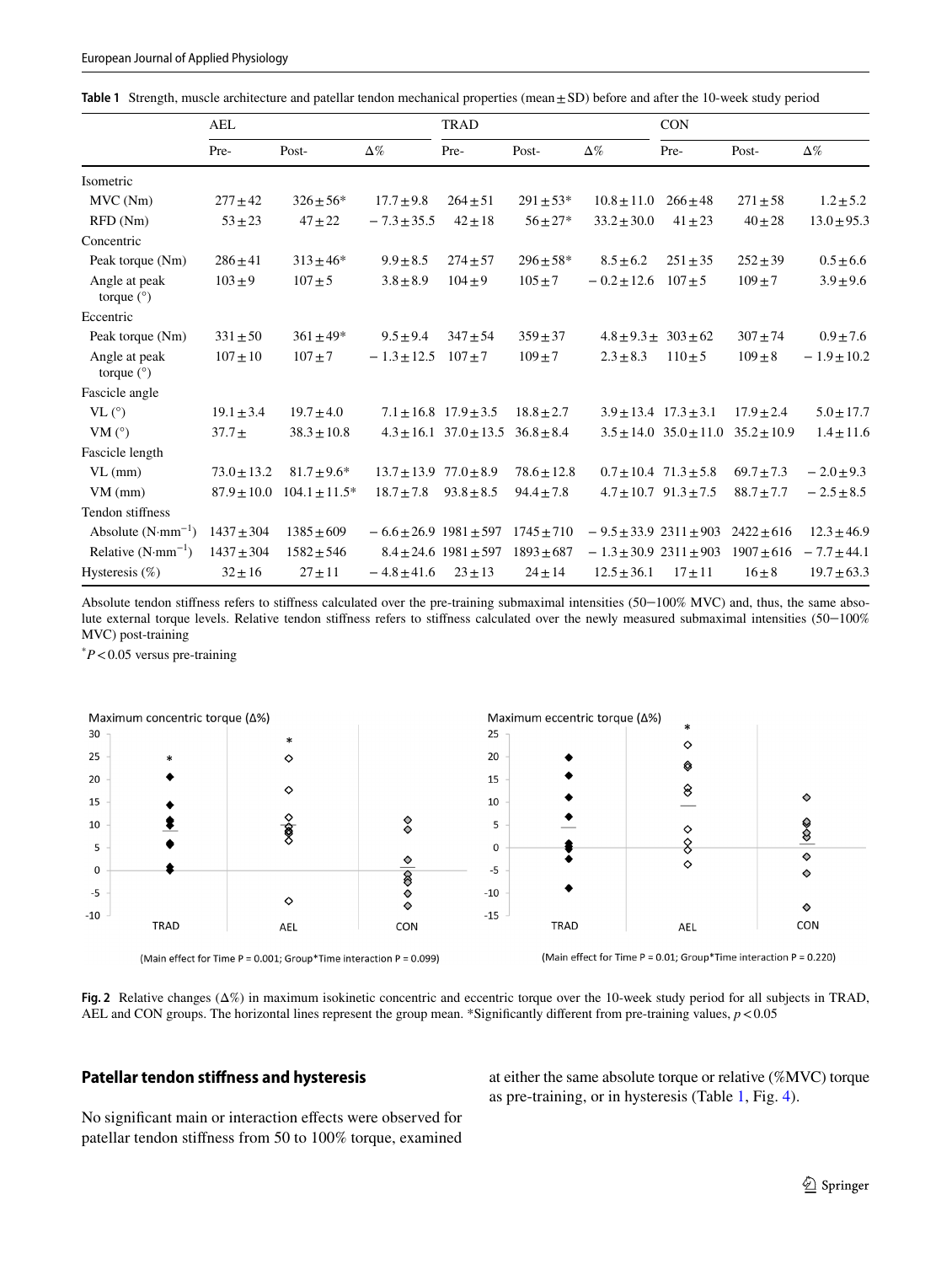

(VL: Main effect for Time P = 0.154; Group\*Time interaction P = 0.935) (VM: Main effect for Time P = 0.778; Group\*Time interaction P = 0.958)

(VL: Main effect for Time P = 0.115; Group\*Time interaction P = 0.032) (VM: Main effect for Time P = 0.001; Group\*Time interaction P < 0.001)

<span id="page-9-0"></span>**Fig. 3** Relative changes (Δ%) in fascicle angle and fascicle length over the 10-week study period for all subjects in TRAD, AEL and CON groups. The horizontal lines represent the group mean. \*Significantly different from pre-training values,  $p < 0.05$ 



(Main effect for Time P = 0.338; Group\*Time interaction P = 0.206)

<span id="page-9-1"></span>**Fig. 4** Relative changes  $(\Delta\%)$  in relative tendon stiffness  $(50-100\%)$ MVC) and hysteresis over the 10-week study period for all subjects in TRAD, AEL and CON groups. The horizontal lines represent the



(Main effect for Time P = 0.474; Group\*Time interaction P = 0.597)

group mean. Note that no changes were observed in absolute tendon stifness measures either (see Table [1\)](#page-8-0)

#### **Discussion**

The present study compared the effects of 10 weeks of supervised accentuated eccentric-load strength training (AEL) to both supervised (TRAD; traditional training) and unsupervised (CON) traditional strength training on voluntary torque production, vastus lateralis (VL) and medialis (VM) architecture and patellar tendon stifness and hysteresis in already-trained men. The outcomes included increases in both maximum unilateral eccentric knee extension torque and resting fascicle length in AEL without changes in TRAD or CON (Table [1\)](#page-8-0). However, both AEL and TRAD increased isometric and concentric torque appreciably. For both AEL and TRAD, increases in isokinetic torque occurred in the absence of modifcations to the torque–angle relation. Finally, we did not observe statistical changes in patellar tendon stifness or hysteresis in our already-trained men.

As previously reported (Walker et al. [2016](#page-13-5)), both AEL and TRAD signifcantly and similarly increased quadriceps muscle cross-sectional area over the 10-week training period. These muscle size adaptations likely accounted for an infuential portion of the observed strength improvements (Balshaw et al. [2018;](#page-12-26) Maden-Wilkinson et al. [2020;](#page-12-27) Trezise and Blazevich [2019\)](#page-13-1). Nevertheless, there exists a potential for muscle architectural changes to play a role in increased force production (Trezise and Blazevich [2019](#page-13-1)). In relation to this, increases in fascicle length were only observed in AEL in the present study (VL:  $\sim$  14% increase, VM:  $\sim$  19% increase). This fnding is in line with our hypotheses as well as the results of previous studies (Franchi et al. [2014](#page-12-8), [2017\)](#page-12-11)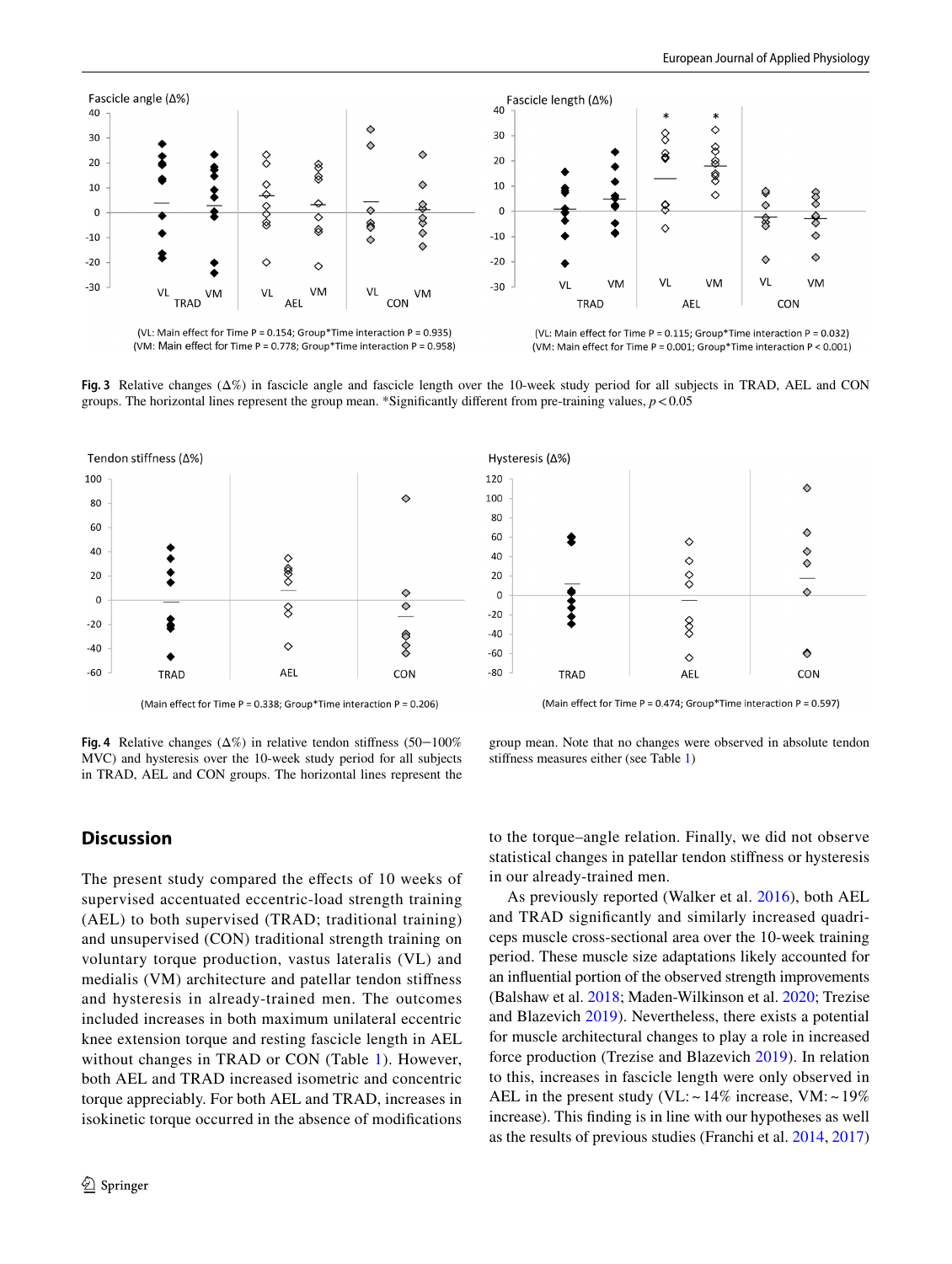in which higher load eccentric training was shown to evoke greater fascicle length increases than lower load concentric training.

One theory is that serial sarcomere number might preferentially increase with eccentric or eccentric-dominant strength training (Franchi et al. [2017;](#page-12-11) Timmins et al. [2016](#page-13-4)). However, little to no empirical evidence of serial sarcomere addition has been shown in humans. Some evidence for serial sarcomere addition after eccentric training has been provided by studies of rat vastus intermedius muscle in response to downhill running (Lynn and Morgan [1994](#page-12-28); Lynn et al. [1998](#page-12-29)). Conversely, preferential effects of eccentric (downhill running) training have not been shown in rat VL under the same conditions (Butterfeld et al. [2005\)](#page-12-30) or in response to electrically stimulated eccentric exercise in rabbit tibialis anterior (Butterfeld and Herzog [2006](#page-12-31)) or extensor digitorum longus (Koh and Herzog [1998\)](#page-12-32). Cumulatively, current evidence seems to indicate that other factors, possibly including the muscle length at which force is produced during exercise (Herring et al. [1984;](#page-12-33) Burkholder and Lieber [1998](#page-12-34)), may be more important for sarcomere addition; nonetheless, muscle length (and muscle-lengthspecifc force) was not expected to difer between groups in the present study.

If adaptations in serial sarcomere number did occur, then we might expect to observe shifts in the torque–angle relation as well as a change in early rates of force development (which is strongly infuenced by the total quantity of series elastic tissue; e.g. Edman and Josephson [2007](#page-12-35)). However, we found no evidence of shifts in the torque–angle relation. This fnding contrasts that of Reeves et al. (2009), who observed a shift in angle of peak isokinetic torque towards longer muscle lengths accompanying a similar  $(-20\%)$ increase in fascicle length, and Blazevich et al. ([2007\)](#page-12-23) who observed temporal alignment between changes in fascicle length and shifts in the torque–angle relation after strength training (10 weeks; eccentric and concentric training groups combined) and detraining (14 weeks). Nonetheless, our fndings are consistent with other studies showing that changes in muscle activation and, possibly, region-specifc hypertrophy largely underpin torque–angle shifts in knee extension (Noorkoiv et al. [2014](#page-12-36)).

Regardless, increases in fascicle length have been commonly observed in humans after periods of isometric (Noorkoiv et al. [2014](#page-12-36)), concentric (Blazevich et al. [2007](#page-12-23); Franchi et al. [2014\)](#page-12-8) and eccentric strength training (Franchi et al. [2014;](#page-12-8) Timmins et al. [2016\)](#page-13-4), with some evidence that increases may be greater after heavy-load eccentric exercise (Franchi et al. [2014,](#page-12-8) [2017](#page-12-11)). One possibility, therefore, is that increases in fascicle length might be induced by the imposition of fber/fascicle strains. In contrast to other studies targeting the quadriceps muscles (Franchi et al. [2014,](#page-12-8) [2017](#page-12-11)), both total exercise volume and total work performed were

similar in AEL and TRAD in the current study (Walker et al. [2017](#page-13-6)), so training volume/work could not have impacted the results. Therefore, the greater training load may have been a stimulus. Speculatively, the increases in resting fascicle length after chronic high-intensity loading may result from changes in resting sarcomere lengths, reductions in resting muscle tension or increases in end-point tension (e.g. tendinous tissue stifness), or the longitudinal translation of myofbrils or whole fbers within the muscles (Fridén et al. [1983](#page-12-37)). While further research is required to understand the mechanism/s leading to resting fascicle length change, it is of practical note that no clear functional enhancements were observed in the present study that might be directly explained by changes in fascicle length (e.g. changes in RFD, shifts in torque–angle relation), as also noted previously (Maden-Wilkinson et al. [2020](#page-12-27); Noorkoiv et al., [2014](#page-12-36)).

It is of interest that the rate of isometric force production increased in TRAD (measured to 50 ms after contraction onset) but not AEL (either to 50 or 100 ms from contraction onset), and that this resulted from a block of training in which rapid force production was not a goal (eccentric and concentric phases were constrained to 2 s each). Despite both TRAD and AEL training under supervision with verbal encouragement, TRAD did not need to pay attention to the additional eccentric load and it being released prior to the concentric phase. This may have led to a training stimulus whereby TRAD could focus on rapid muscle activation during the initial portion of the concentric phase; however, this possibility is purely speculative and further research, with measurements of potential underlying mechanisms, is required to more completely understand these efects and their reproducibility.

Strength training-induced increases in tendon stifness occur readily in previously untrained individuals (Kubo et al. 2001, 2006; Malliaras et al. [2013;](#page-12-15) Massey et al. [2018](#page-12-12); Seynnes et al. [2009\)](#page-13-0) and this may directly improve force production performance, possibly including RFD (Maffiuletti et al. [2016\)](#page-12-21). However, no changes in either absolute or relative tendon stifness were observed in our already strength-trained subjects over the 10-week period. Although relative tendon stifness in AEL showed an average increase of 8%, this increase is smaller than reported in past studies using previously untrained individuals (range 20–80%: Kubo et al. [2017](#page-12-38); Malliaras et al. [2013;](#page-12-15) Massey et al. [2018;](#page-12-12) McMahon et al. [2018;](#page-12-16) Reeves et al. [2003;](#page-13-10) Seynnes et al. [2009\)](#page-13-0) and did not reach statistical signifcance  $(P=0.279)$ . Nonetheless, it should also be considered that large variations in tendon stifness adaptations (partly, a refection of the test–retest reliability across 10 weeks of continued training, as calculated herein) were observed in the present study, as highlighted by the variances presented in Table [1,](#page-8-0) which reduces statistical power to detect small training-induced adaptations. Second, absolute tendon stifness (i.e. tendon elongation measured at the same absolute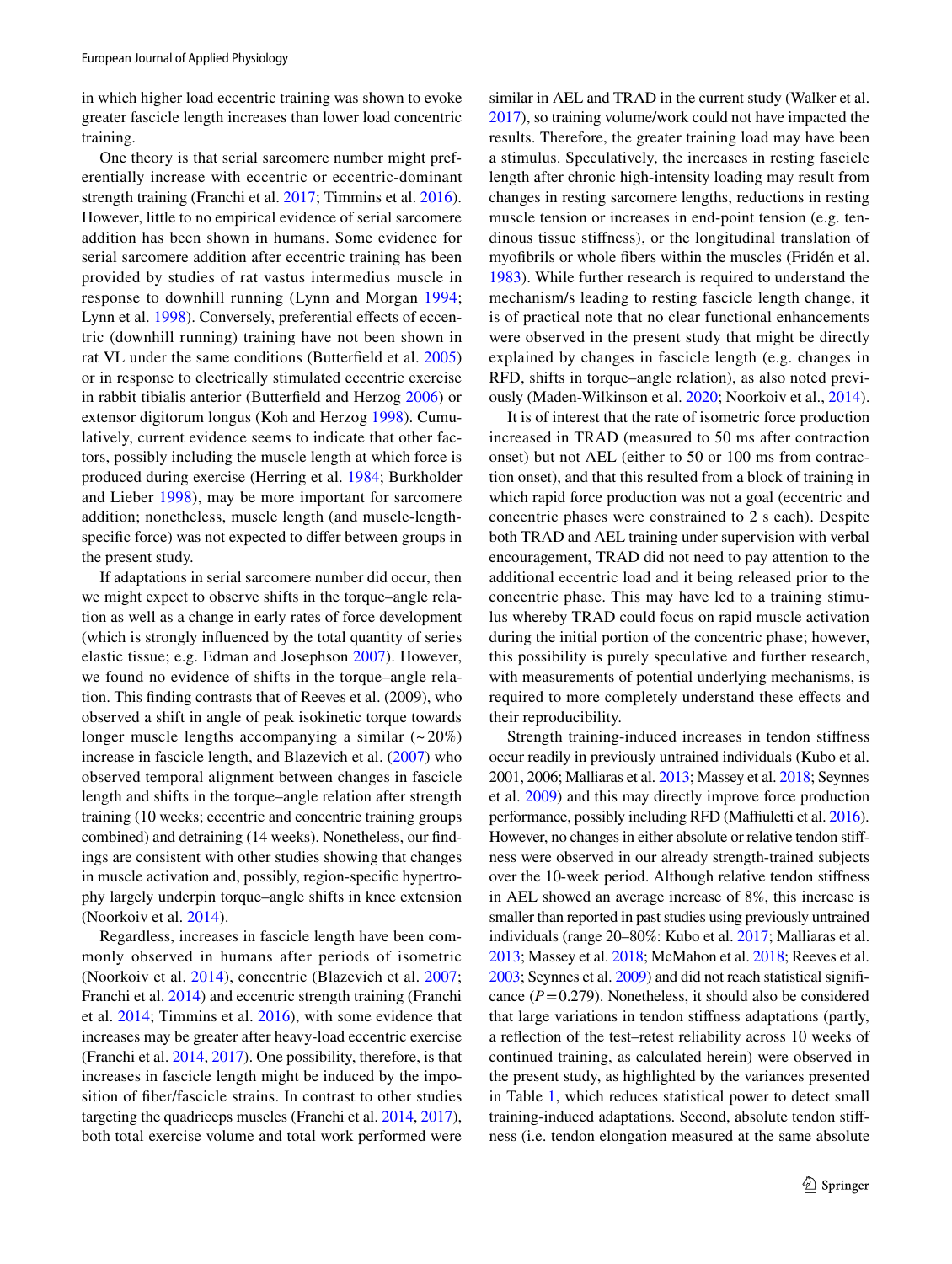force values as at pre-training) did not signifcantly change in either intervention group or when the two groups were pooled, as may have been expected (Table [1](#page-8-0)). Therefore, no evidence of changes in tendon properties was found using the current methodology in previously strength-trained subjects. Hence, our hypothesis that accentuated eccentric-load training might provide a stimulus for changes in tendon mechanical properties cannot be accepted.

An important point of consideration is that magnetic resonance imaging (or similar technique) was not used in the present study, and moment arm distances were consequently estimated using the method of Bakenecker et al. [\(2019](#page-12-25)). Thus, our values will likely difer to those used in other studies, so estimates of tendon stifness and hysteresis will also difer. As highlighted by Seynnes et al. (2015), moment arm distance differences could lead to 60–70% differences in calculated tendon forces. Therefore, we cannot directly compare our measurements to others, and cannot draw conclusions as to the efect of previous training experience of our strength-trained men on tendon stifness. Nevertheless, the values calculated in the present study (mean range:  $1385-2311 \text{ N} \cdot \text{mm}^{-1}$ , Table [1](#page-8-0)) are similar to those reported previously (e.g. Kobe et al. 2006; Malliaris et al. 2013; McMahon et al. 2017; Seynnes et al. [2009\)](#page-13-0). Furthermore, our within-subject comparisons would not likely be infuenced by potential small errors in moment arm as changes in patellar tendon moment arm distance are thought to be negligible even after long-term training (Massey et al. [2018\)](#page-12-12).

Whilst Achilles tendon hysteresis values have been reported between 7 and 37% (Finni et al. [2013\)](#page-12-39), few studies have reported changes in patellar tendon hysteresis after strength training. However, the values of  $\sim$  20–35% obtained by Kubo et al. [\(2014](#page-12-40)) and Reeves et al. [\(2003](#page-13-10)) are similar to the 16–32% values obtained in the current study (see Table [1\)](#page-8-0), although we did not observe statistical signifcance. One factor infuencing the potential lack of statistically signifcant changes was the high variability in this variable, which is a consideration for future studies in this area. Such high variance in hysteresis may have been, for example, accentuated by the variation in percentage of MVC attained during ramp contractions (which was closer to 90% in AEL while~95% in the other groups). Nevertheless, secondary analyses on combined data (of TRAD and AEL) to increase sample size, and thus statistical power, also revealed no change. It would be of interest to determine whether other forms of training (e.g. muscle stretching, plyometrics) might infuence tendon hysteresis in already trained individuals.

### **Conclusion**

Strength-trained men increased maximum knee extensor strength over 10 weeks of supervised training using traditional and accentuated eccentric loading programs. However, only accentuated eccentric load training led to

increased resting VL and VM fascicle lengths. Neither training program promoted changes in fascicle angle nor changes in patellar tendon properties, including stifness and hysteresis, in this cohort. These results suggest that fascicle angle and tendon properties may be more resistant to change than muscle strength and mass, and that even a novel increase in loading intensity through an increase in eccentric load may not be sufficient to trigger further adaptation in already strength-trained individuals.

**Acknowledgements** Open access funding provided by University of Jyväskylä (JYU). Dr. Jenny Conlon, Dr. James T. Tufano and Dr. Laurent Seitz are acknowledged for their assistance during data collection and training of the subjects, and Miss Nadia Vrodljak is acknowledged for her assistance during data collection and analyses. The authors would also like to express gratitude to the subjects of the study.

**Author contributions** SW, GH, RN, KH, and AB conceived and designed the experiments. SW and JT performed the experiments. SW and AB analyzed the data. SW, GH, RN, KH, and AB interpreted results of research. SW, JT, GH, RN, KH, and AB drafted, edited, critically revised paper, and approved the fnal version of manuscript.

**Funding** This work was funded internally by the CESSR, Edith Cowan University during data collection and by the Faculty of Sport and Health Sciences, University of Jyväskylä.

#### **Compliance with ethical standards**

**Conflict of interest** The authors declare no conficts of interest.

**Open Access** This article is licensed under a Creative Commons Attribution 4.0 International License, which permits use, sharing, adaptation, distribution and reproduction in any medium or format, as long as you give appropriate credit to the original author(s) and the source, provide a link to the Creative Commons licence, and indicate if changes were made. The images or other third party material in this article are included in the article's Creative Commons licence, unless indicated otherwise in a credit line to the material. If material is not included in the article's Creative Commons licence and your intended use is not permitted by statutory regulation or exceeds the permitted use, you will need to obtain permission directly from the copyright holder. To view a copy of this licence, visit<http://creativecommons.org/licenses/by/4.0/>.

#### **References**

- <span id="page-11-0"></span>Aagaard P, Andersen JL, Dyhre-Poulsen P, Lefers AM, Wagner A, Magnusson SP, Halkjaer-Kristensen J, Simonsen EB (2001) A mechanism for increased contractile strength of human pennate muscle in response to strength training: changes in muscle architecture. J Physiol 534(2):613–623
- Ahtiainen JP, Pakarinen A, Alen M, Kraemer WJ, Häkkinen K (2003) Muscle hypertrophy, hormonal adaptations and strength development during strength training in strength-trained and untrained men. Eur J Appl Physiol 89(6):555–563
- Alexander MJ (1989) The relationship between muscle strength and sprint kinematics in elite sprinters. Can J Sport Sci 14(3):148–157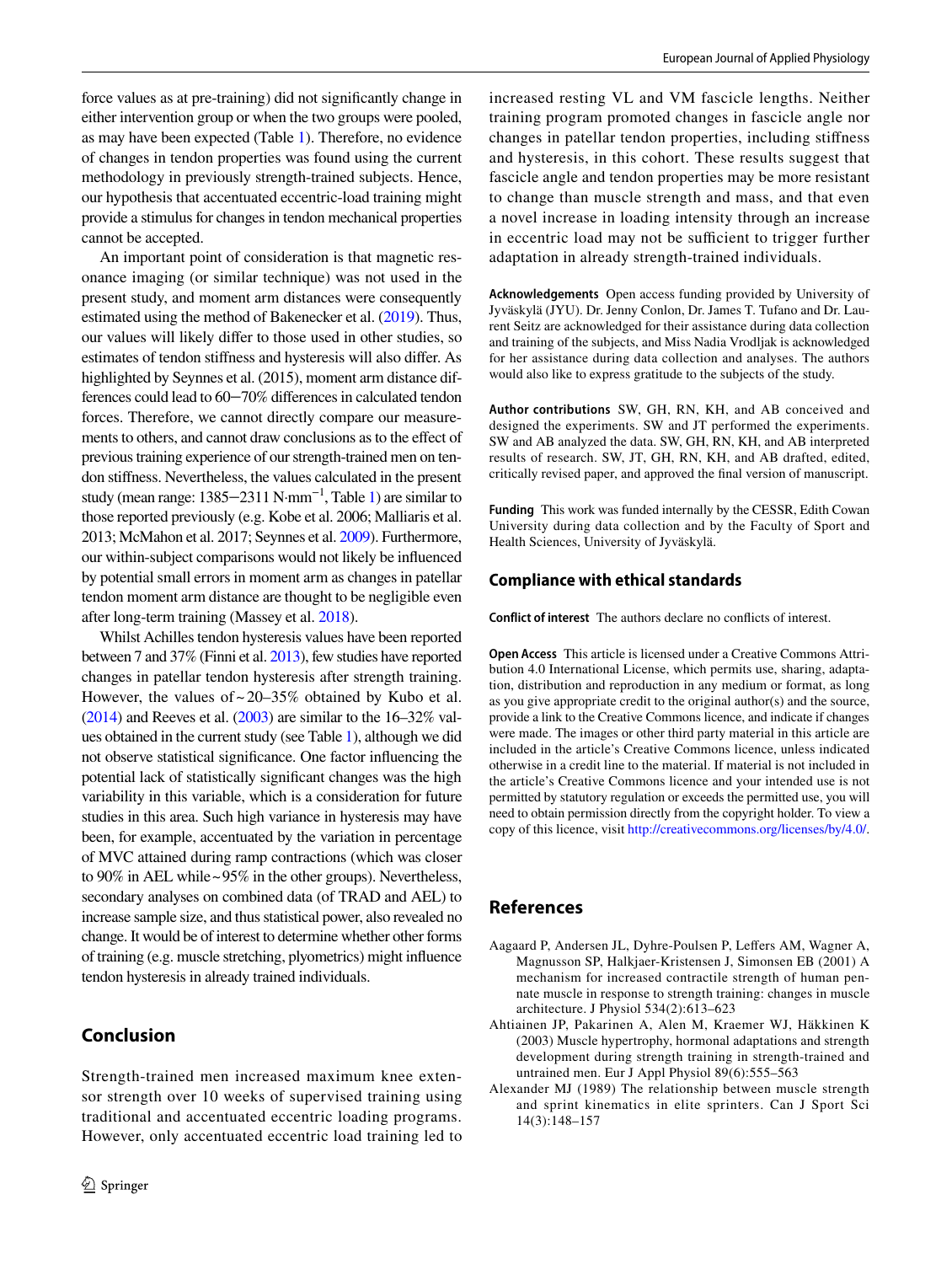- <span id="page-12-13"></span>Arampatzis A, Karamanidis K, Albracht K (2007) Adaptational responses of the human Achilles tendon by modulation of the applied cyclic strain magnitude. J Exp Biol 210(15):2743–2753
- <span id="page-12-24"></span>Avrillon S, Hug F, Guilem G (2018) Between-muscle diferences in coactivation assessed using elastography. J Electromyogr Kinesiol 43:88–94
- <span id="page-12-25"></span>Bakenecker P, Raiteri B, Hahn D (2019) Patella tendon moment arm function considerations for human vastus lateralis estimates. J Biomech 86:225–231
- <span id="page-12-26"></span>Balshaw TG, Massey GJ, Maden-Wilkinson TM, Lanza MB, Folland JP (2018) Neural adaptations after 4 years vs 12 weeks of resistance training vs untrained. Scand J Med Sci Sports 29(3):348–359
- <span id="page-12-6"></span>Blazevich AJ (2006) Effects of physical training and detraining, immobilisation, growth and aging on human fascicle geometry. Sports Med 36(12):1003–1017
- <span id="page-12-23"></span>Blazevich AJ, Cannavan D, Coleman DR, Horne S (2007) Influence of concentric and eccentric resistance training on architectural adaptation in human quadriceps muscles. J Appl Physiol 103:1565–1575
- <span id="page-12-5"></span>Brainerd EL, Azizi E (2005) Muscle fber angle, segment bulging and architectural gear ratio in segmented musculature. J Exp Biol 208(17):3249–3261
- <span id="page-12-19"></span>Brandenburg JP, Docherty D (2002) The effects of accentuated eccentric loading on strength, muscle hypertrophy, and neural adaptations in trained individuals. J Strength Cond Res 16(1):25–32
- <span id="page-12-34"></span>Burkholder TJ, Lieber RL (1998) Sarcomere number adaptation after retinaculum transection in adult mice. J Exp Biol 201:309–316
- <span id="page-12-30"></span>Butterfeld TA, Leonard TR, Herzog W (2005) Diferential serial sarcomere number adaptations in knee extensor muscles of rats is contraction type dependent. J Appl Physiol 99:1352–1358
- <span id="page-12-31"></span>Butterfeld TA, Herzog W (2006) The magnitude of muscle strain does not infuence serial sarcomere number adaptations following eccentric exercise. Pfugers Arch 451:688–700
- <span id="page-12-9"></span>Douglas J, Pearson S, Ross A, McGuigan M (2018) Effects of accentuated eccentric loading on muscle properties, strength, power, and speed in resistance-trained rugby players. J Strength Cond Res 32(10):2750–2761
- <span id="page-12-35"></span>Edman KA, Josephson RK (2007) Determinants of force rise time during isometric contraction of frog muscle fbres. J Physiol 580:1007–1009
- <span id="page-12-39"></span>Finni T, Peltonen J, Stenroth L, Cronin NJ (2013) Viewpoint: On the hysteresis in the human Achilles tendon. J Appl Physiol 114(4):515–517
- <span id="page-12-8"></span>Franchi MV, Atherton PJ, Reeves ND, Fluck M, Williams J, Mitchell WK, Selby A, Beltran Valla RM, Narici MV (2014) Architectural, functional and molecular responses to concentric and eccentric loading in human skeletal muscle. Acta Physiol 210(3):642–654
- <span id="page-12-11"></span>Franchi MV, Reeves ND, Narici MV (2017) Skeletal muscle remodeling in response to eccentric vs concentric loading: morphological, molecular, and metabolic adaptations. Front Physiol 8:447
- <span id="page-12-37"></span>Fridén J, Seger J, Sjöström M, Ekblom B (1983) Adaptive response in human skeletal muscle subjected to prolonged eccentric training. Int J Sports Med 4(3):177–183
- <span id="page-12-33"></span>Herring SW, Grimm AF, Grimm BR (1984) Regulation of sarcomere number in skeletal muscle: a comparison of hypotheses. Muscle Nerve 7:161–173
- <span id="page-12-7"></span>Herzog W, Guimaraes AC, Anton MG, Carter-Erdman KA (1991) Moment-length relations of rectus femoris muscles of speed skaters/cyclists and runners. Med Sci Sports Exerc 23(11):1289–1296
- <span id="page-12-2"></span>Häkkinen K, Komi PV (1983) Electromyographic changes during strength training and detraining. Med Sci Sports Exerc 15(6):455–460
- <span id="page-12-0"></span>Häkkinen K, Alen M, Komi PV (1985) Changes in isometric forceand relaxation-time, electromyographic and muscle fibre

characteristics of human skeletal muscle during strength training and detraining. Acta Physiol Scand 125(4):573–585

- <span id="page-12-17"></span>Katz B (1939) The relation between force and speed in muscular contraction. J Physiol 96(1):45–64
- <span id="page-12-3"></span>Knight CA, Kamen G (2001) Adaptations in muscular activation of the knee extensor muscles with strength training in young and older adults. J Electromyogr Kinesiol 11(6):405–412
- <span id="page-12-32"></span>Koh TJ, Herzog W (1998) Eccentric training does not increase sarcomere number in rabbit dorsiflexor muscles. J Biomech 31:499–501
- <span id="page-12-4"></span>Kubo K, Yata H, Kanehisa H, Fukunaga T (2006) Efects of isometric squat training on the tendon stifness and jump performance. Eur J Appl Physiol 96(3):305–314
- <span id="page-12-14"></span>Kubo K, Morimoto M, Komuro T, Yata H, Tsunoda N, Kanehisa H, Fukunaga T (2007) Effects of plyometric and weight training on muscle-tendon complex and jump performance. Med Sci Sports Exerc 39(10):1801–1810
- <span id="page-12-40"></span>Kubo K, Teshima T, Hirose N, Tsunoda N (2014) Growth changes in morphological and mechanical properties of human patellar tendon in vivo. J Appl Biomech 30:415–422
- <span id="page-12-38"></span>Kubo K, Ishigaki T, Ikebukuro T (2017) Effects of plyometric and isometric training on muscle and tendon stifness in vivo. Physiol Rep 5(15):e13374
- <span id="page-12-28"></span>Lynn R, Morgan DL (1994) Decline running produces more sarcomeres in rat vastus intermedius muscle fbers than does incline running. J Appl Physiol 77:1439–1444
- <span id="page-12-29"></span>Lynn R, Talbot JA, Morgan DL (1998) Diferences in rat skeletal muscles after incline and decline running. J Appl Physiol 85:98–104
- <span id="page-12-27"></span>Maden-Wilkinson TM, Balshaw TG, Massey GJ, Folland JP. (2020) What makes long-term resistance-trained individuals so strong? A comparison of skeletal muscle morphology, architecture, and joint mechanics. J Appl Physiol. doi:10.1152, published ahead of print.
- <span id="page-12-21"></span>Mafuletti NA, Aagaard P, Blazevich AJ, Folland JP, Tillin N, Duchateau J (2016) Rate of force development: physiological and methodological considerations. Eur J Appl Physiol 116:1091–1116
- <span id="page-12-15"></span>Malliaras P, Kamal B, Nowell A, Farley T, Dhamu H, Simpson V, Morrissey D, Langberg H, Mafulli N, Reeves ND (2013) Patellar tendon adaptation in relation to load-intensity and contraction type. J Biomech 46(11):1893–1899
- <span id="page-12-10"></span>Mangine GT, Redd MJ, Gonzalez AM, Townsend JR, Well AJ, Jajtner AR, Beyer KS, Boone CH, La Monica MB, Stout JR, Fukuda DH, Ratamess NA, Hoffman JR (2018) Resistance training does not induce uniform adaptations to quadriceps. PLoS ONE 13(8):e0198304
- <span id="page-12-12"></span>Massey GJ, Balshaw TG, Maden-Wilkinson TM, Tillin NA, Folland JP (2018) Tendinous tissue adaptation to explosive- vs. sustainedcontraction strength training. Front Physiol 9:1170
- <span id="page-12-16"></span>McMahon G, Morse CI, Winwood K, Burden A, Onambele GL (2018) Gender associated muscle-tendon adaptations to resistance training. PLoS ONE 13(5):e0197852
- <span id="page-12-1"></span>Narici MV, Roi GS, Landoni L, Minetti AE, Cerretelli P (1989) Changes in force, cross-sectional area and neural activation during strength training and detraining of the human quadriceps. Eur J Appl Physiol Occup Physiol 59(4):310–319
- <span id="page-12-20"></span>Newton RU, Kraemer WJ, Häkkinen K (1999) Efects of ballistic training on preseason preparation of elite volleyball players. Med Sci Sport Exerc 31(2):323–330
- <span id="page-12-18"></span>Nishikawa K (2016) Eccentric contraction: unraveling mechanisms of force enhancement and energy conservation. J Exp Biol 219(2):189–196
- <span id="page-12-22"></span>Noorkoiv M, Stavnsbo A, Aagaard P, Blazevich AJ (2010) In vivo assessment of muscle fascicle length by extended feld-of-view ultrasonography. J Appl Physiol 109(6):1974–1979
- <span id="page-12-36"></span>Noorkoiv M, Nosaka K, Blazevich AJ (2014) Neuromuscular adaptations associated with knee joint angle-specifc force change. Med Sci Sports Exerc 46(8):1525–1537